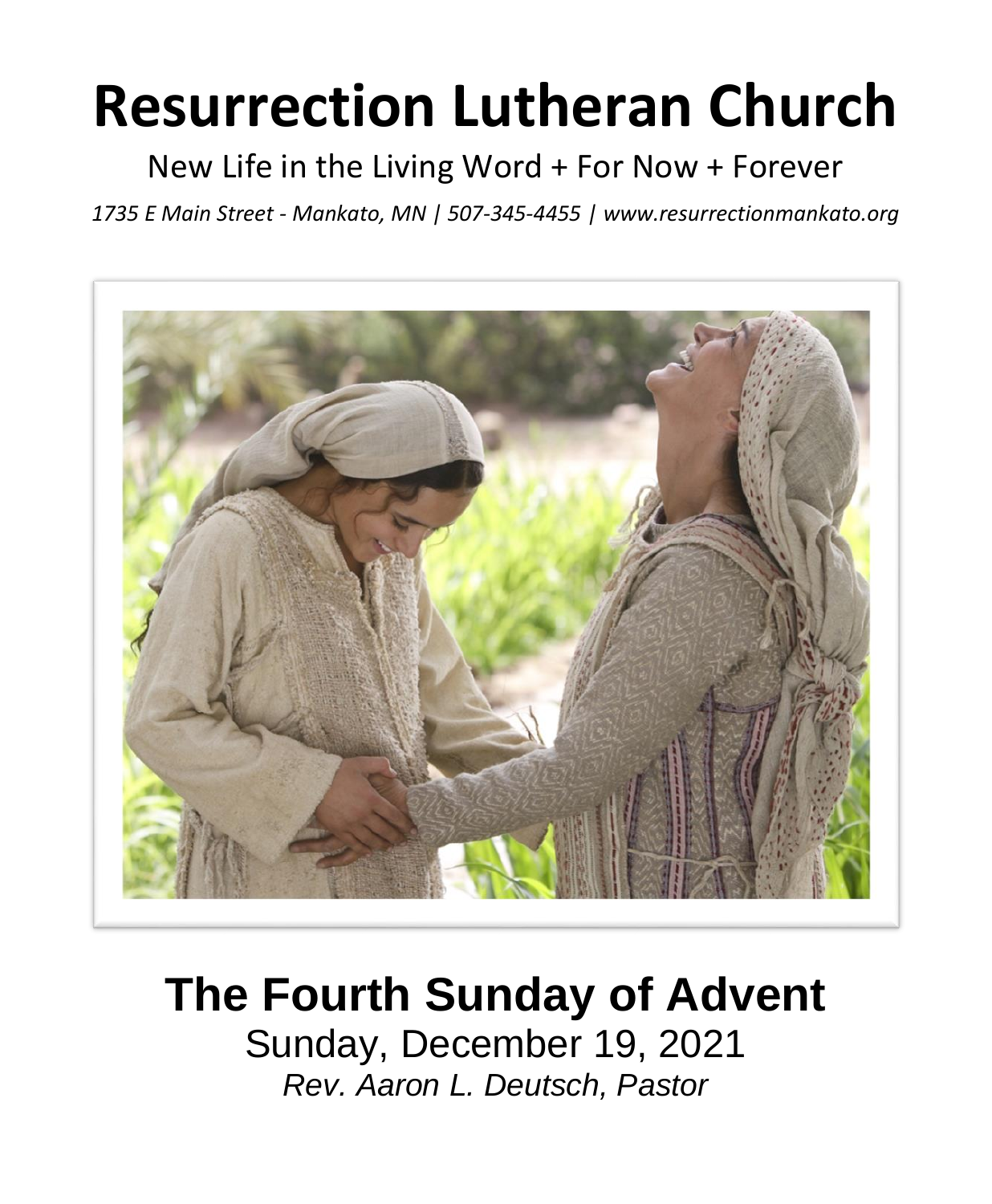#### **WELCOME** and **ANNOUNCEMENTS**

#### **CONFESSION AND FORGIVENESS OF SIN**

P: We gather in the name of the Father, and of the Son, and of the Holy Spirit.

#### **C: Amen.**

P: Beloved in the Lord, you know what was written about Jesus in Scripture: how he would suffer and die and then rise from the dead on the third day; how, through his death and resurrection, the forgiveness of sins is real for all those who repent. So let us boldly approach God, trusting in his mercy.

*Silence is kept for reflection and self-examination*

P: Gracious God,

**C: We daily fall short of your glory. We turn inward, ignoring the world around us. We forget that you have saved your people before and promise to do so again. Do not remember the deeds of our past, but turn our faces toward the cross of Christ, where your forgiveness is sure, your welcome is clear, and your love overflows. Amen.**

P: Like a hen who gathers her chicks, God embraces you in his tender care. Like manna in the desert, God feeds you with his mercy. Like a loving Father, God runs to meet you again this day. Hear the good news of the Gospel: our Lord Jesus Christ, by his death and resurrection, has forgiven our sins and raised us to new life in the Holy Spirit!

**C: Amen!** 

**GATHERING HYMN: What Child Is This…………………………………………….RECLAIM No. 113** 

#### **ADVENT CANDLE LIGHTING LITURGY**

L: Having already lit the candles of hope, peace, and joy, today we gather around the Advent wreath to light our fourth and final candle: the candle of love.

#### **C: The Ruler of the Universe was wrapped in swaddling clothes and laid in a manger.**

L: Remembering that we love only because He first loved us, we pray that God would prepare for Himself a place in our hearts. A word from the Book of Deuteronomy: "Hear, O Israel: The Lord our God, the Lord is one. You shall love the Lord your God with all your heart and with all your soul and with all your might."

#### **C: From the Gospel of John we hear: "I give you a new commandment, that you love one another. Just as I have loved you, you also should love one another."**

L: As we light this candle, we thank you, Lord, for the love you give. As we prepare for Christmas, shine on us. To all who don't know you, light of the world, shine through us.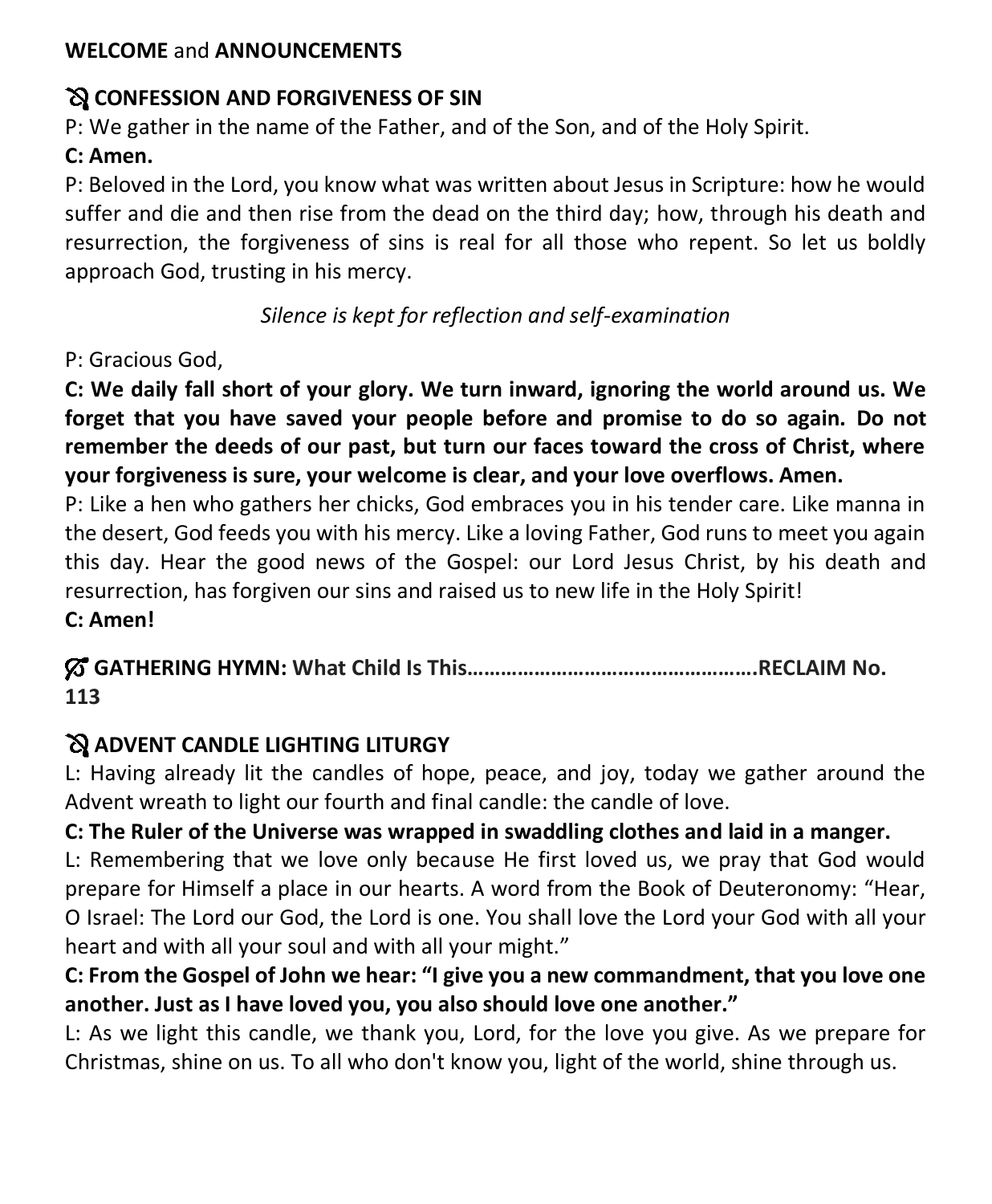**C: In this world of darkness, help us share your love. In our service today, light of the world, light the way. Four candles shine as God's purpose is revealed in flesh, a gift of love for the world. In love, we turn our eyes to the fourth flame, the flame of Bethlehem.**  L: Let us pray...

**All: Teach us to love, O Lord. May we always remember to put you first as we follow Christ's footsteps, that we may know your love and show it in our lives. As we prepare for our celebration of Jesus' birth, also fill our hearts with love for the world, that all may know your love and the one whom you have sent, your son, our Savior. Amen.** 

L: As all four candles are lit, please join in singing our Advent Verse:

*(Tune: Angels, from the Realms of Glory)* **Now it's time to light the candle, Shining love in Jesus' name. When all people join together, Earth will never be the same. Light will overcome the darkness: Be the love the Christ Child brings.**

#### **FIRST READING: Micah 5:2-5a (ESV)**

 $^{2}$ But you, O Bethlehem Ephrathah, who are too little to be among the clans of Judah, from you shall come forth for me one who is to be ruler in Israel, whose coming forth is from of old, from ancient days.  $3$ Therefore he shall give them up until the time when she who is in labor has given birth; then the rest of his brothers shall return to the people of Israel. <sup>4</sup>And he shall stand and shepherd his flock in the strength of the Lord, in the majesty of the name of the Lord his God. And they shall dwell secure, for now he shall be great to the ends of the earth. <sup>5</sup>And he shall be their peace. When the Assyrian comes into our land and treads in our palaces, then we will raise against him seven shepherds and eight princes of men;

R: The Word of the Lord.

**C: Thanks be to God!** 

#### **RESPONSIVE READING: Psalm 80:1-7 (ESV)**

R: Give ear, O Shepherd of Israel, you who lead Joseph like a flock. You who are enthroned upon the cherubim, shine forth.

**C: Before Ephraim, Benjamin and Manasseh, stir up your might and come to save us!** R: Restore us, O God; let your face shine, that we may be saved!

**C: O Lord God of hosts, how long will you be angry with your people's prayers?**

R: You have fed them with the bread of tears and given them tears to drink in full measure.

**C: You make us an object of contention for our neighbors, and our enemies laugh among themselves.**

R: Restore us, O God of hosts; let your face shine, that we may be saved!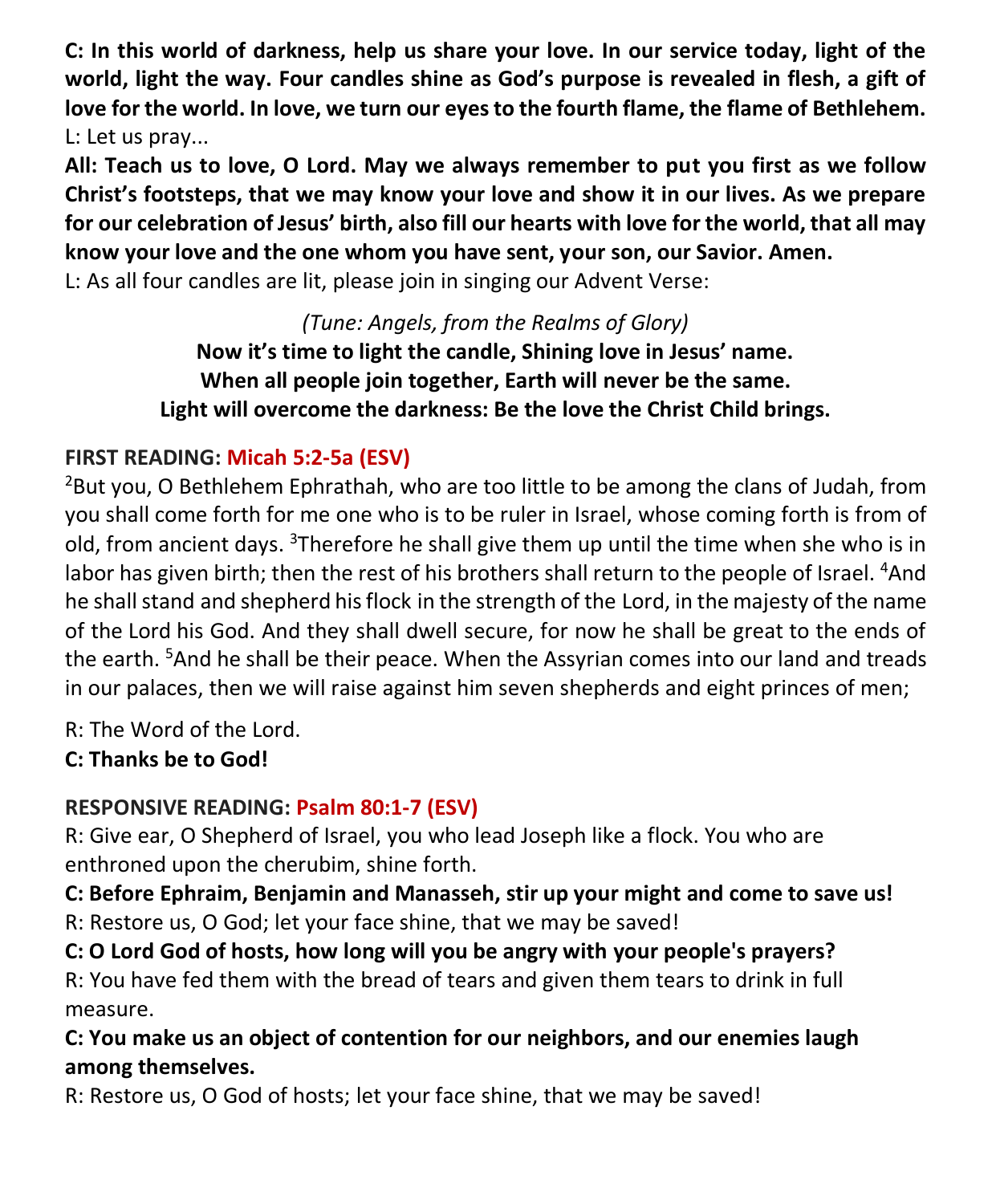#### **C: Thanks be to God!**

#### **SECOND READING: Hebrews 10:5-10 (ESV)**

<sup>5</sup>Consequently, when Christ came into the world, he said, "Sacrifices and offerings you have not desired, but a body have you prepared for me; <sup>6</sup>in burnt offerings and sin offerings you have taken no pleasure. <sup>7</sup>Then I said, 'Behold, I have come to do your will, O God, as it is written of me in the scroll of the book.'" <sup>8</sup>When he said above, "You have neither desired nor taken pleasure in sacrifices and offerings and burnt offerings and sin offerings" (these are offered according to the law), <sup>9</sup>then he added, "Behold, I have come to do your will." He does away with the first in order to establish the second.  $^{10}$ And by that will we have been sanctified through the offering of the body of Jesus Christ once for all.

R: The Word of the Lord.

**C: Thanks be to God!** 



#### $\%$  THE GOSPEL ACCLAMATION

#### **GOSPEL READING: Luke 1:39-56 (ESV)**

P: The Holy Gospel according to Saint Luke, the 1<sup>st</sup> Chapter.

**C: Glory to you, O Lord!**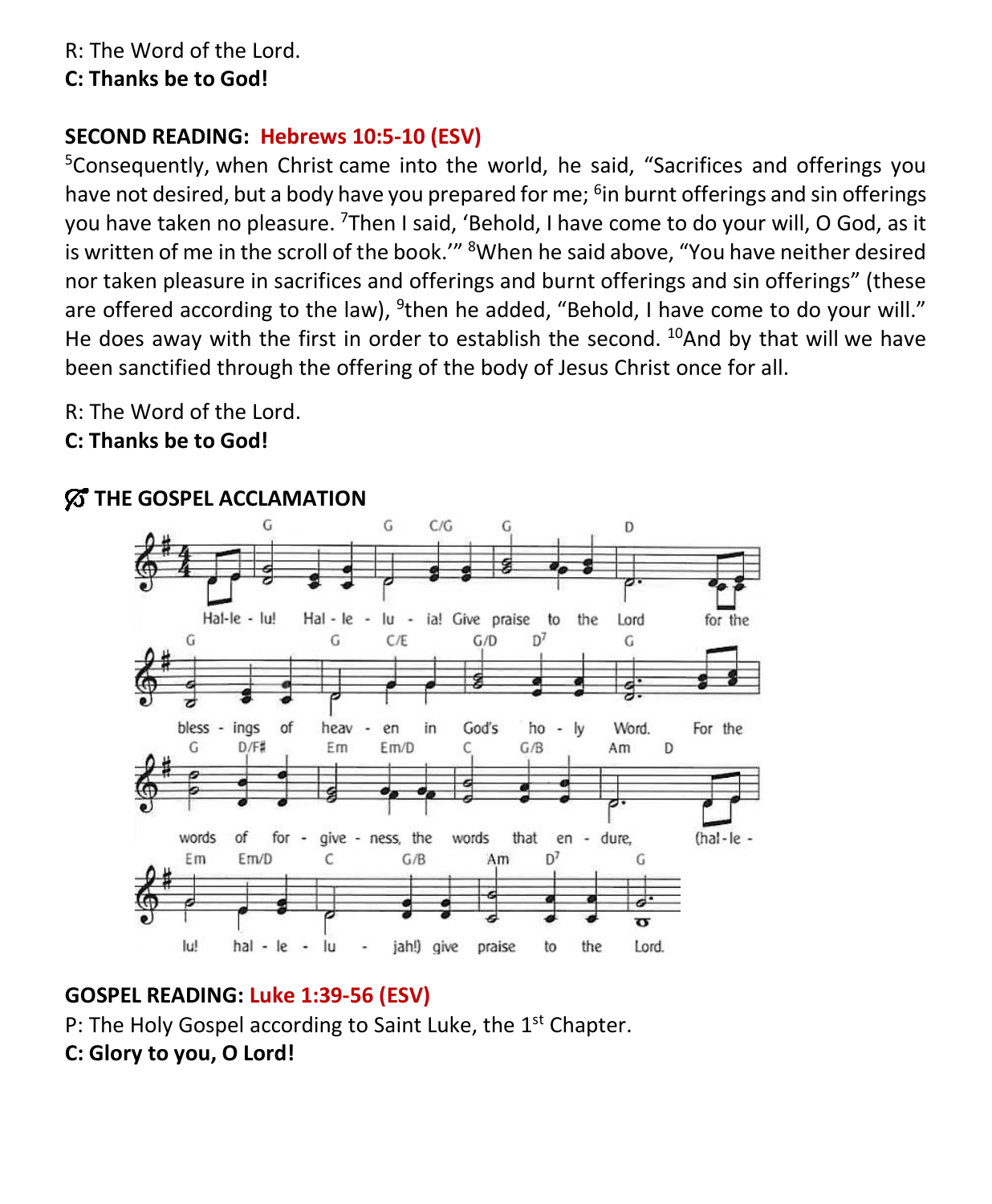$39$ In those days Mary arose and went with haste into the hill country, to a town in Judah, <sup>40</sup>and she entered the house of Zechariah and greeted Elizabeth. <sup>41</sup>And when Elizabeth heard the greeting of Mary, the baby leaped in her womb. And Elizabeth was filled with the Holy Spirit,  $42$  and she exclaimed with a loud cry, "Blessed are you among women, and blessed is the fruit of your womb! <sup>43</sup>And why is this granted to me that the mother of my Lord should come to me? <sup>44</sup>For behold, when the sound of your greeting came to my ears, the baby in my womb leaped for joy.  $45$ And blessed is she who believed that there would be a fulfillment of what was spoken to her from the Lord." <sup>46</sup>And Mary said, "My soul magnifies the Lord,  $47$  and my spirit rejoices in God my Savior,  $48$  for he has looked on the humble estate of his servant. For behold, from now on all generations will call me blessed;  $49$  for he who is mighty has done great things for me, and holy is his name.  $50$ And his mercy is for those who fear him from generation to generation.  $51$ He has shown strength with his arm; he has scattered the proud in the thoughts of their hearts; <sup>52</sup>he has brought down the mighty from their thrones and exalted those of humble estate: <sup>53</sup>he has filled the hungry with good things, and the rich he has sent away empty.  $54$ He has helped his servant Israel, in remembrance of his mercy, <sup>55</sup>as he spoke to our fathers, to Abraham and to his offspring forever." <sup>56</sup>And Mary remained with her about three months and returned to her home.

P: This is the Gospel of our Lord! **C: Praise to you, O Christ!** 

#### **SERMON**

**HYMN OF THE DAY: Lo, How a Rose E'er Blooming…………………………..RECLAIM No. 116**

#### **OFFERING** and **OFFERING RESPONSE**

*As ushers bring forward the offering,* please stand to *sing the Doxology: Praise God from whom all blessings flow. Praise Him all creatures here below. Praise Him above ye heav'nly host. Praise Father, Son, and Holy Ghost. Amen*

#### **THE NICENE CREED**

**We believe in one God, the Father, the Almighty, maker of heaven and earth, of all that is, seen and unseen.**

**We believe in one Lord, Jesus Christ, the only Son of God, eternally begotten of the Father, God from God, Light from Light, true God from true God, begotten, not made, of one Being with the Father. Through him all things were made. For us and for our salvation he came down from heaven; by the power of the Holy Spirit he became incarnate from**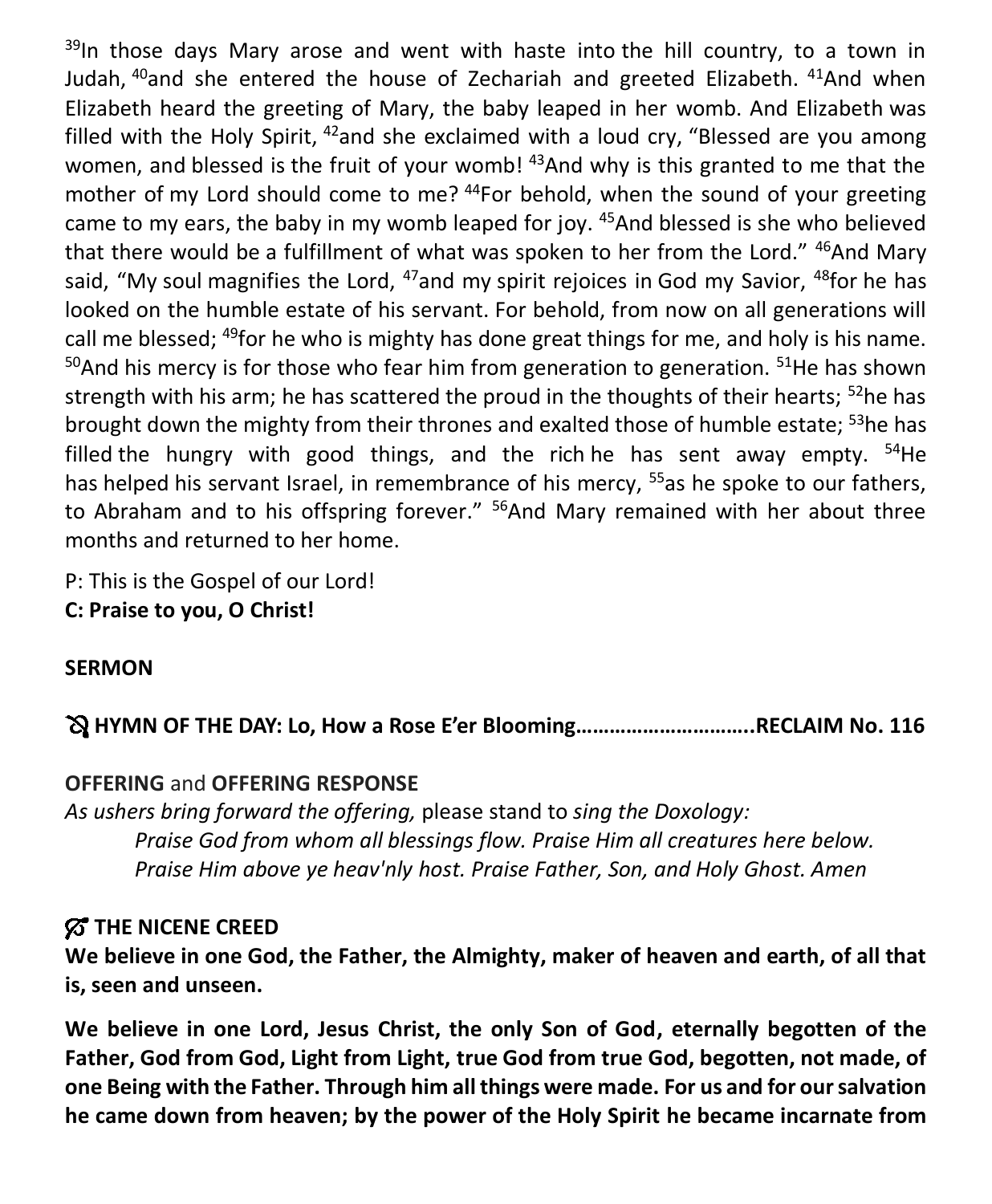**the virgin Mary, and was made man. For our sake he was crucified under Pontius Pilate; he suffered death and was buried. On the third day he rose again in accordance with the Scriptures; he ascended into heaven and is seated at the right hand of the Father. He will come again in glory to judge the living and the dead, and his kingdom will have no end.**

**We believe in the Holy Spirit, the Lord, the giver of life, who proceeds from the Father and the Son. With the Father and the Son he is worshiped and glorified. He has spoken through the prophets. We believe in one holy Christian and apostolic Church. We acknowledge one Baptism for the forgiveness of sins. We look for the resurrection of the dead, and the life of the world to come. Amen.**

#### **PRAYERS OF THE PEOPLE**

Each petition ends with the words *Lord, in your mercy*. Please respond by saying *Hear our prayer.*

#### **THE SACRAMENT OF HOLY COMMUNION**

P: The Lord be with you.

#### **C: And also with you.**

P: Lift up your hearts.

#### **C: We lift them to the Lord.**

P: Let us give thanks to the Lord our God.

#### **C: It is right to give him thanks and praise.**

P: It is indeed right and salutary, that we should at all times, and in all places, give thanks to you, O Lord, Holy Father, almighty everlasting God, through Jesus Christ our Lord, who John the baptizer heralded as the anointed One, the very Lamb of God, calling sinners to repent, to escape the judgement of his coming. Therefore, with angels and archangels, and with all the company of heaven, we laud and magnify your glorious name; evermore praising you, and singing…

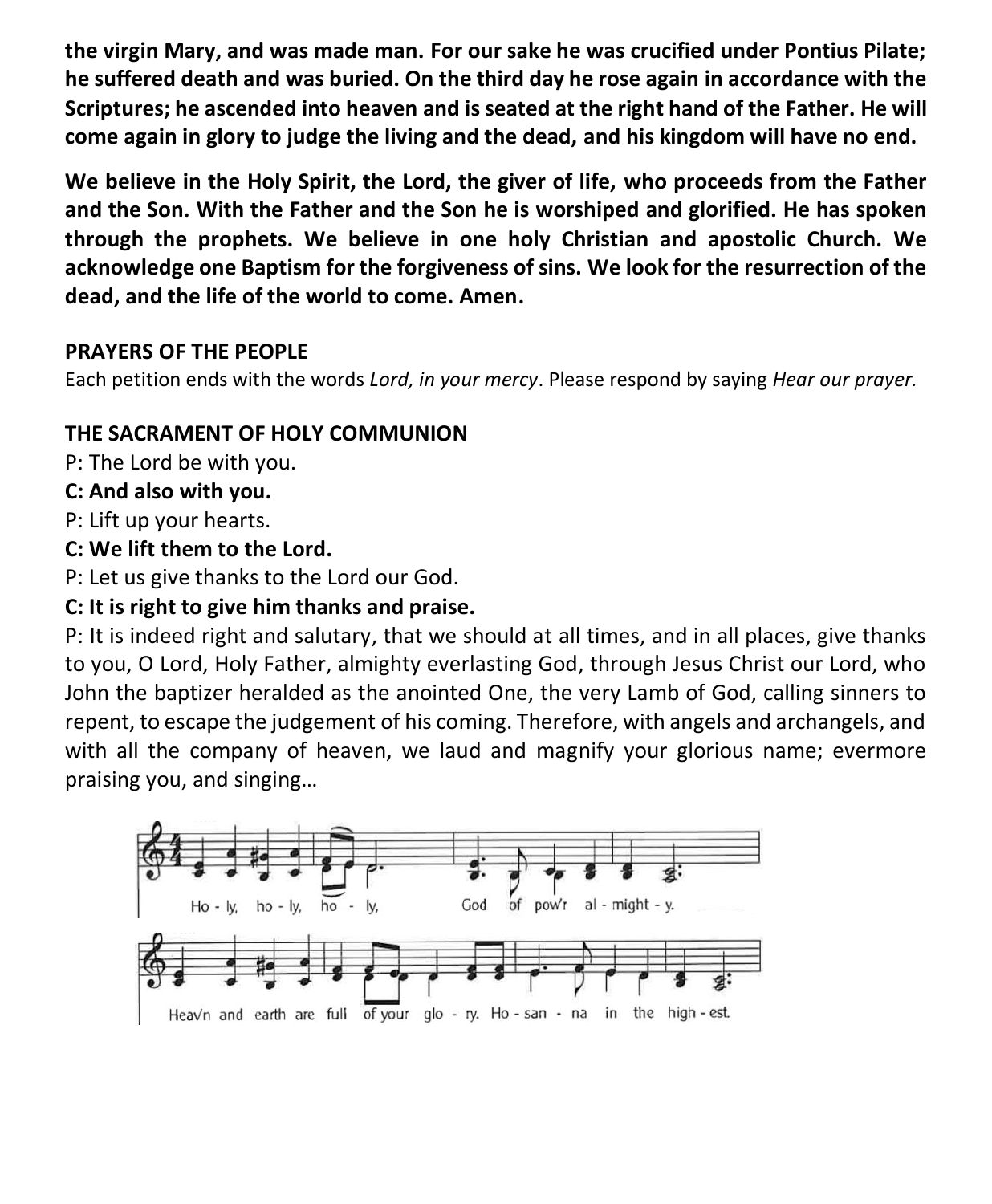

#### **WORDS OF INSTITUTION**

#### **LORD'S PRAYER**

**C: Our Father, who art in heaven, hallowed be thy name, thy kingdom come, thy will be done, on earth as it is in heaven. Give us this day our daily bread; and forgive us our trespasses, as we forgive those who trespass against us; and lead us, not into temptation, but deliver us from evil. For thine is the kingdom, and the power, and the glory, forever and ever. Amen.**

#### **COMMUNION DISTRIBUTION**

*All who are baptized, have been instructed properly, and trust God's Word are welcome to communion, where our Lord is truly present, offering his gifts of forgiveness and eternal life. If partaking, please sign a blue card and place in the offering plate or give to an usher so our records are complete.*

**\_\_\_\_\_\_\_\_\_\_\_\_\_\_\_\_\_\_\_\_\_\_\_\_\_\_\_\_\_\_\_\_\_\_\_\_\_\_\_\_\_\_\_\_\_\_\_\_\_\_\_\_\_\_\_\_\_\_\_\_\_\_\_\_\_\_\_\_\_\_\_\_\_**

#### **BENEDICTION**

#### **SENDING HYMN: Infant Holy, Infant Lowly** *(see bulletin insert)*

#### **DISMISSAL**

P: Go in peace, loving and serving in the name of our crucified and risen Lord. **C: Thanks be to God!**

#### **POSTLUDE**

#### **THOSE SERVING TODAY**

**Pastor:** Rev. Aaron L. Deutsch **Keyboardist:** Nikki Basel

**Reader:** Jim Lambert **Ushers:** Brad Matthes and Don Peterson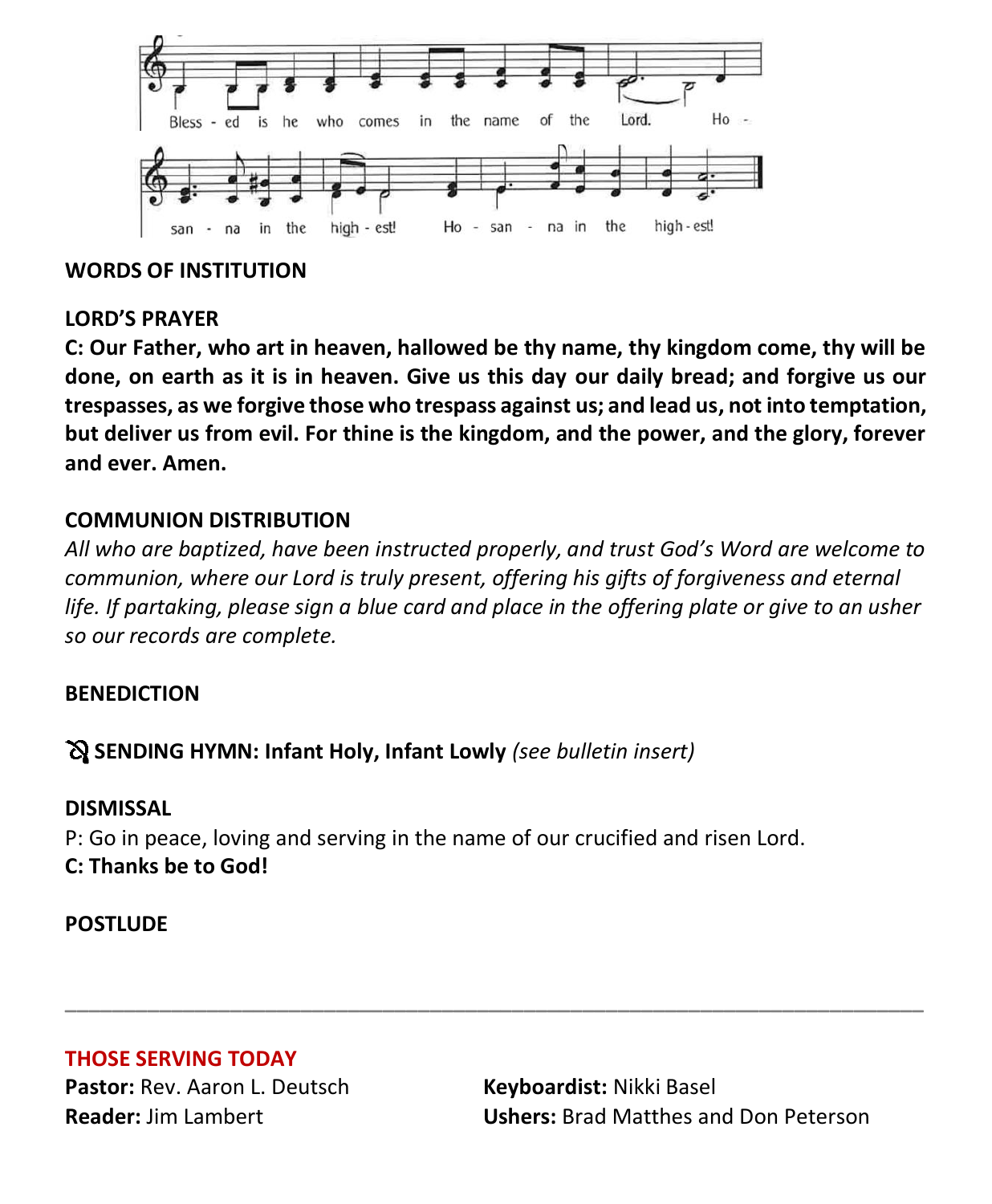**Greeters:** Daryl and Rita Schoemaker **Tech Team:** Mike and Vicki Youngerberg **Communion Set-Up:** Tony and Becky Miller **Communion Assistants:** Michal Clobes and Karen Spiegler **Ministers:** Every member of Resurrection Lutheran

#### **CONTACT OUR PASTOR**

**Cell Phone:** 605-742-4469 **Email Address:** [aaron.lee.deutsch@gmail.com](mailto:aaron.lee.deutsch@gmail.com)

### **ANNOUNCEMENTS**

**Welcome to Worship! We are happy to see you!** Resurrection Lutheran Church is a Christcentered and cross-focused member of Lutheran Congregations in Mission for Christ.

**Please remember the following in your prayers:** Delores Fast, Paul & Donna Bjur, Warren Beaty, Ted Glaser, Carol Volness, and Ashley Thooft. Please also remember our **homebound members** and those living in **assisted living facilities**: Ione Benshoof, Deb Bjur, Dorothy Enfield, Arlene Harlow, Polly Marshall, and Betty Purrington.

As we enter **cold and flu season**, please kindly remember to monitor yourself for symptoms and consider staying home from worship if you are feeling ill. Our worship services are livestreamed every Sunday on Facebook and later uploaded to YouTube. Pastor Aaron will not be shaking hands in a receiving line after worship during these winter months as well.

**Volunteers Needed:** A variety of people are needed to work behind the scenes to make Sunday mornings happen. Are you interested in greeting, reading, or assisting with the Lord's Supper? A sign-up sheet for next month's worship assistants is out in the narthex.

Join us for **Christmas Eve Candlelight** worship at 5:30pm this Friday, December 24th. The Sacrament of the Altar will be celebrated.

Do you or someone you know need a **ride on Sunday mornings**? Contact Pastor Aaron or Vicki in the Church office and they will help connect you with someone who can pick you up for worship each week.

We all know someone who is experiencing the depths of grief. Maybe it's even you. *"Journey Through Grief"* is a collection of four short reflections that can help individuals through the first year after a loss. Do you know of someone – a family member, neighbor, coworker, or friend - who could use some encouraging words as they wrestle with their heartache? Contact Pastor Aaron or Vicki in the Church office for more information on this phenomenal resource.

**\_\_\_\_\_\_\_\_\_\_\_\_\_\_\_\_\_\_\_\_\_\_\_\_\_\_\_\_\_\_\_\_\_\_\_\_\_\_\_\_\_\_\_\_\_\_\_\_\_\_\_\_\_\_\_\_\_\_\_\_\_\_\_\_\_\_\_\_\_\_\_\_\_**